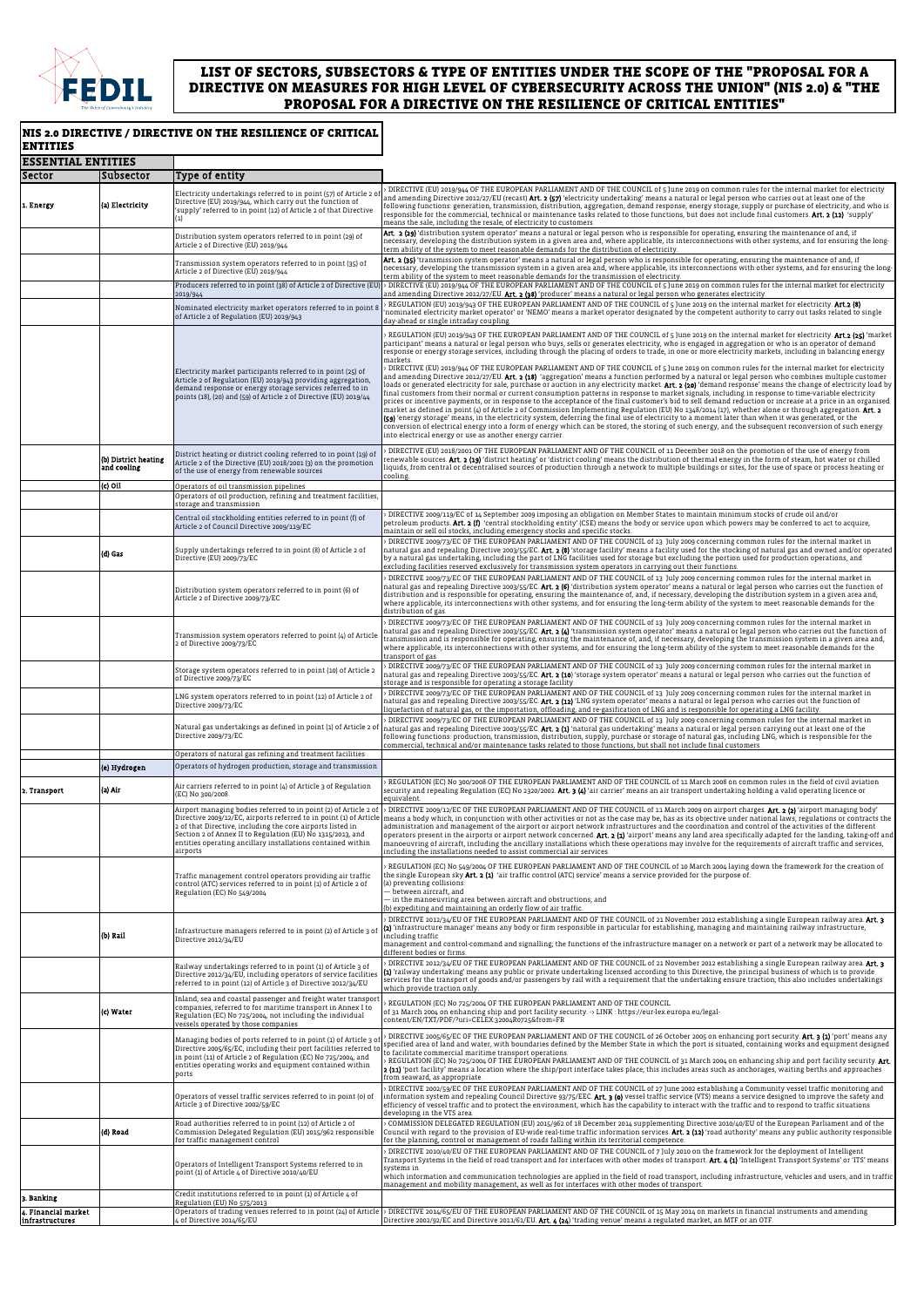|                              |  | Central counterparties (CCPs) referred to in point (1) of Article<br>2 of Regulation (EU) No 648/2012                                                                                                                                                                                                                                                                                                       | REGULATION (EU) No 648/2012 OF THE EUROPEAN PARLIAMENT AND OF THE COUNCIL of 4 July 2012 on OTC derivatives, central counterparties and trade<br>repositories. Art. 2 (1) 'CCP' means a legal person that interposes itself between the counterparties to the contracts traded on one or more financial<br>markets, becoming the buyer to every seller and the seller to every buyer.                                                                                                                                                                                                                                                                                                                                                                                                                                                                                                                                                                                                                                                                                                                                                            |
|------------------------------|--|-------------------------------------------------------------------------------------------------------------------------------------------------------------------------------------------------------------------------------------------------------------------------------------------------------------------------------------------------------------------------------------------------------------|--------------------------------------------------------------------------------------------------------------------------------------------------------------------------------------------------------------------------------------------------------------------------------------------------------------------------------------------------------------------------------------------------------------------------------------------------------------------------------------------------------------------------------------------------------------------------------------------------------------------------------------------------------------------------------------------------------------------------------------------------------------------------------------------------------------------------------------------------------------------------------------------------------------------------------------------------------------------------------------------------------------------------------------------------------------------------------------------------------------------------------------------------|
| Health                       |  | Healthcare providers referred to in point (g) of Article 3 of<br>Directive 2011/24/EU                                                                                                                                                                                                                                                                                                                       | DIRECTIVE 2011/24/EU OF THE EUROPEAN PARLIAMENT AND OF THE COUNCIL of 9 March 2011 on the application of patients' rights in cross-border<br>healthcare. Art. 3 (g) 'healthcare provider' means any natural or legal person or any other entity legally providing healthcare on the territory of a Member<br>State.                                                                                                                                                                                                                                                                                                                                                                                                                                                                                                                                                                                                                                                                                                                                                                                                                              |
|                              |  | EU reference laboratories referred to in Article 15 of<br>Regulation XXXX/XXXX on serious cross-border threats to<br>health                                                                                                                                                                                                                                                                                 | COM(2020)727 (Proposal for a Regulation of the European Parliament and of the Council on serious cross-border threats to health and repealing Decision<br>No 1082/2013/EU). Art. 15 LINK -> https://eur-lex.europa.eu/resource.html?uri=cellar:9ac56db8-24e6-11eb-9d7e-01aa75ed71a1.0001.02/DOC_1&format=PDF                                                                                                                                                                                                                                                                                                                                                                                                                                                                                                                                                                                                                                                                                                                                                                                                                                     |
|                              |  | Entities carrying out research and development activities of<br>medicinal products referred to in Article 1 point 2 of Directiv<br>2001/83/EC.                                                                                                                                                                                                                                                              | DIRECTIVE 2001/83/EC on the Community code relating to medicinal products for human use. Art. 1 (2) Medicinal product:<br>Any substance or combination of substances presented for treating or preventing disease in human beings. Any substance or combination of substances<br>which may be administered to human beings with a view to making a medical diagnosis or to restoring, correcting or modifying physiological functions<br>in human beings is likewise considered a medicinal product.                                                                                                                                                                                                                                                                                                                                                                                                                                                                                                                                                                                                                                             |
|                              |  | Entities manufacturing basic pharmaceutical products and<br>pharmaceutical preparations referred to in section C division<br>21 of NACE Rev. 2                                                                                                                                                                                                                                                              | 21 Manufacture of basic pharmaceutical products and pharmaceutical preparations<br>21.1 Manufacture of basic pharmaceutical products<br>21.10 Manufacture of basic pharmaceutical products<br>21.2 Manufacture of pharmaceutical preparations<br>21.20 Manufacture of pharmaceutical preparations                                                                                                                                                                                                                                                                                                                                                                                                                                                                                                                                                                                                                                                                                                                                                                                                                                                |
|                              |  | Entities manufacturing medical devices considered as critical<br>during a public health emergency ('the public health<br>emergency critical devices list') referred to in Article 20 of<br><b>Regulation XXXX</b>                                                                                                                                                                                           | COM(2020)725 (Proposal for a REGULATION OF THE EUROPEAN PARLIAMENT AND OF THE COUNCIL on a reinforced role for the European Medicines<br>Agency in crisis preparedness and management for medicinal products and medical devices) Art. 20 List of critical medical devices and information to be<br>provided<br>1. Immediately following the recognition of a public health emergency and after consultation of its working party, the Medical Devices Steering Group<br>shall adopt a list of medical devices which it considers as critical during the public health emergency ('the public health emergency critical devices list').<br>The list shall be updated whenever necessary until the termination of the recognition of the public health emergency.<br>2. The Medical Devices Steering Group shall adopt a set of information necessary to monitor the supply and demand of medical devices included on the<br>public health emergency critical devices list and inform its working party thereof.<br>3. The Agency shall publish the public health emergency critical devices list and any updates to that list on its web-portal. |
| 6. Drinking water            |  | Suppliers and distributors of water intended for human<br>consumption referred to in point (1)(a) of Article 2 of Council<br>Directive 98/83/EC but excluding distributors for whom<br>distribution of water for human consumption is only part of<br>their general activity of distributing other commodities and<br>goods which are not considered essential or important<br>services                     | COUNCIL DIRECTIVE 98/83/EC of 3 November 1998 on the quality of water intended for human consumption. Art. 2 (1) (a) 'water intended for human<br>consumption' shall mean (a) all water either in its original state or after treatment, intended for drinking, cooking, food preparation or other domestic<br>purposes, regardless of its origin and whether it is supplied from a distribution network, from a tanker, or in bottles or containers.                                                                                                                                                                                                                                                                                                                                                                                                                                                                                                                                                                                                                                                                                            |
| 7. Waste water               |  | Undertakings collecting, disposing or treating urban,<br>domestic and industrial waste water referred to in points (1)<br>to (3) of Article 2 of Council Directive 91/271/EEC                                                                                                                                                                                                                               | COUNCIL DIRECTIVE of 21 May 1991 concerning urban waste water treatment. Art. 2 (1) to (3) 1. 'urban waste water' means domestic waste water or the<br>mixture of domestic waste water with industrial waste water and/or run-off rain water ; 2. 'domestic waste water' means waste water from residential<br>settlements and services which originates predominantly from the human metabolism and from household activities; 3. 'industrial waste water' means<br>any waste water which is discharged from premises used for carrying on any trade or industry, other than domestic waste water and run-off rain water                                                                                                                                                                                                                                                                                                                                                                                                                                                                                                                        |
| 8. Digital<br>infrastructure |  | Internet Exchange Point providers                                                                                                                                                                                                                                                                                                                                                                           | 'internet exchange point (IXP)' means a network facility which enables the interconnection of more than two independent networks (autonomous<br>systems), primarily for the purpose of facilitating the exchange of internet traffic; an IXP provides interconnection only for autonomous systems; an IXP<br>does not require the internet traffic passing between any pair of participating autonomous systems to pass through any third autonomous system, nor<br>does it alter or otherwise interfere with such traffic.                                                                                                                                                                                                                                                                                                                                                                                                                                                                                                                                                                                                                      |
|                              |  | DNS service providers                                                                                                                                                                                                                                                                                                                                                                                       | 'domain name system (DNS)' means a hierarchical distributed naming system which allows end-users to reach services and resources on the internet.<br>'DNS service provider' means an entity that provides recursive or authoritative domain name resolution services to internet end-users and other DNS<br>service providers.                                                                                                                                                                                                                                                                                                                                                                                                                                                                                                                                                                                                                                                                                                                                                                                                                   |
|                              |  | TLD name registries                                                                                                                                                                                                                                                                                                                                                                                         | top-level domain name registry' means an entity which has been delegated a specific TLD and is responsible for administering the TLD including the<br>registration of domain names under the TLD and the technical operation of the TLD, including the operation of its name servers, the maintenance of its<br>databases and the distribution of TLD zone files across name servers.                                                                                                                                                                                                                                                                                                                                                                                                                                                                                                                                                                                                                                                                                                                                                            |
|                              |  | Cloud computing service providers                                                                                                                                                                                                                                                                                                                                                                           | 'cloud computing service' means a digital service that enables on-demand administration and broad remote access to a scalable and elastic pool of<br>shareable and distributed computing resources.                                                                                                                                                                                                                                                                                                                                                                                                                                                                                                                                                                                                                                                                                                                                                                                                                                                                                                                                              |
|                              |  | Data centre service providers                                                                                                                                                                                                                                                                                                                                                                               | 'data centre service' means a service that encompasses structures, or groups of structures, dedicated to the centralised accommodation, interconnection<br>and operation of information technology and network equipment providing data storage, processing and transport services together with all the<br>facilities and infrastructures for power distribution and environmental control.                                                                                                                                                                                                                                                                                                                                                                                                                                                                                                                                                                                                                                                                                                                                                     |
|                              |  | Content delivery network providers                                                                                                                                                                                                                                                                                                                                                                          | 'content delivery network' means a network of geographically distributed servers for the purpose of ensuring high availability, accessibility or fast<br>delivery of digital content and services to internet users on behalf of content and service providers.                                                                                                                                                                                                                                                                                                                                                                                                                                                                                                                                                                                                                                                                                                                                                                                                                                                                                  |
|                              |  | Trust service providers referred to in point (19) of Article 3 of<br>Regulation (EU) No 910/2014                                                                                                                                                                                                                                                                                                            | REGULATION on electronic identification and trust services for electronic transactions in the internal market and repealing Directive 1999/93/EC Art.<br>3(19) 'trust service provider' means a natural or a legal person who provides one or more trust services either as a qualified or as a non-qualified trust<br>service provider                                                                                                                                                                                                                                                                                                                                                                                                                                                                                                                                                                                                                                                                                                                                                                                                          |
|                              |  | Providers of public electronic communications networks<br>referred to in point (8) of Article 2 of Directive (EU) 2018/1972<br>or providers of electronic communications services referred<br>to in point (4) of Article 2 of Directive (EU) 2018/1972 where<br>their services are publicly available                                                                                                       | DIRECTIVE 2018/1972 = EECC. Art. 2 (8) 'public electronic communications network' means an electronic communications network used wholly or<br>mainly for the provision of publicly available electronic communications services which support the transfer of information between network<br>termination points. Art. 4 (4) 'electronic communications service' means a service normally provided for remuneration via electronic communications<br>networks, which encompasses, with the exception of services providing, or exercising editorial control over, content transmitted using electronic<br>communications networks and services, the following types of services:<br>(a) 'internet access service' as defined in point (2) of the second paragraph of Article 2 of Regulation (EU) 2015/2120;<br>(b) interpersonal communications service; and<br>(c) services consisting wholly or mainly in the conveyance of signals such as transmission services used for the provision of machine-to-machine<br>services and for broadcasting.                                                                                              |
| 9. Public<br>administration  |  | Public administration entities of central governments                                                                                                                                                                                                                                                                                                                                                       |                                                                                                                                                                                                                                                                                                                                                                                                                                                                                                                                                                                                                                                                                                                                                                                                                                                                                                                                                                                                                                                                                                                                                  |
|                              |  | Public administration entities of NUTS level 1 regions listed<br>in Annex I of Regulation (EC) No 1059/2003<br>Public administration entities of NUTS level 2 regions listed                                                                                                                                                                                                                                |                                                                                                                                                                                                                                                                                                                                                                                                                                                                                                                                                                                                                                                                                                                                                                                                                                                                                                                                                                                                                                                                                                                                                  |
| 10. Space                    |  | in Annex I of Regulation (EC) No 1059/2003<br>Operators of ground-based infrastructure, owned, managed<br>and operated by Member States or by private parties, that<br>support the provision of space-based services, excluding<br>providers of public electronic communications networks<br>referred to in point (8) of Article 2 of Directive (EU) 2018/1972 =<br>European Electronic Communications Code |                                                                                                                                                                                                                                                                                                                                                                                                                                                                                                                                                                                                                                                                                                                                                                                                                                                                                                                                                                                                                                                                                                                                                  |
| <b>NIS 2.0 DIRECTIVE</b>     |  |                                                                                                                                                                                                                                                                                                                                                                                                             |                                                                                                                                                                                                                                                                                                                                                                                                                                                                                                                                                                                                                                                                                                                                                                                                                                                                                                                                                                                                                                                                                                                                                  |
| <b>IMPORTANT ENTITIES</b>    |  |                                                                                                                                                                                                                                                                                                                                                                                                             |                                                                                                                                                                                                                                                                                                                                                                                                                                                                                                                                                                                                                                                                                                                                                                                                                                                                                                                                                                                                                                                                                                                                                  |
|                              |  |                                                                                                                                                                                                                                                                                                                                                                                                             |                                                                                                                                                                                                                                                                                                                                                                                                                                                                                                                                                                                                                                                                                                                                                                                                                                                                                                                                                                                                                                                                                                                                                  |

| <b>IMPORTANT ENTITIES</b>                                         |                  |                                                                                                                                                                                                                 |                                                                                                                                                                                                                                                                                                                                                                                                                                                                                                                                                                                                                                                                                                                                                                                                                                                                                                                                                                                                                                                                                                                      |
|-------------------------------------------------------------------|------------------|-----------------------------------------------------------------------------------------------------------------------------------------------------------------------------------------------------------------|----------------------------------------------------------------------------------------------------------------------------------------------------------------------------------------------------------------------------------------------------------------------------------------------------------------------------------------------------------------------------------------------------------------------------------------------------------------------------------------------------------------------------------------------------------------------------------------------------------------------------------------------------------------------------------------------------------------------------------------------------------------------------------------------------------------------------------------------------------------------------------------------------------------------------------------------------------------------------------------------------------------------------------------------------------------------------------------------------------------------|
| <b>Sector</b>                                                     | <b>Subsector</b> | Type of entity                                                                                                                                                                                                  |                                                                                                                                                                                                                                                                                                                                                                                                                                                                                                                                                                                                                                                                                                                                                                                                                                                                                                                                                                                                                                                                                                                      |
| L. Postal and courier<br>services                                 |                  | Postal service providers referred to in point (1) of Article 2 of<br>Directive 97/67/EC and providers of courier services                                                                                       | DIRECTIVE 97/67/EC OF THE EUROPEAN PARLIAMENT AND OF THE COUNCIL of 15 December 1997 on common rules for the development of the internal<br>market of Community postal services and the improvement of quality of service. Art. 2 (1) postal services: services involving the clearance, sorting,<br>transport and delivery of postal item.                                                                                                                                                                                                                                                                                                                                                                                                                                                                                                                                                                                                                                                                                                                                                                          |
| 2. Waste<br>management                                            |                  | Undertakings carrying out waste management referred to in<br>point (9) of Article 3 of Directive 2008/98/EC but excluding<br>undertakings for whom waste management is not their<br>principal economic activity | > DIRECTIVE 2008/98/EC OF THE EUROPEAN PARLIAMENT AND OF THE COUNCIL of 19 November 2008 on waste and repealing certain Directives. Art. 3 (9)<br>'waste management' means the collection, transport, recovery and disposal of waste, including the supervision of such operations and the after-care of<br>disposal sites, and including actions taken as a dealer or broker.                                                                                                                                                                                                                                                                                                                                                                                                                                                                                                                                                                                                                                                                                                                                       |
| 3. Manufacture,<br>production and<br>distribution of<br>chemicals |                  | Undertakings carrying out the manufacture, production and<br>distribution of substances and articles referred to in points<br>(4), (9) and (14) of Article 3 of Regulation (EC) No 1907/2006                    | > REGULATION (EC) No 1907/2006 OF THE EUROPEAN PARLIAMENT AND OF THE COUNCIL of 18 December 2006 concerning the Registration, Evaluation,<br>Authorisation and Restriction of Chemicals (REACH), establishing a European Chemicals Agency, amending Directive 1999/45/EC and repealing<br>CouncilRegulation (EEC) No 793/93 and Commission Regulation (EC) No 1488/94 as well as Council Directive 76/769/EEC and Commission Directives<br>$g_1/155/EEC$ , 93/67/EEC, 93/105/EC and 2000/21/EC. Art. 3 (4) producer of an article: means any natural or legal person who<br>makes or assembles an article within the Community. Art. 3 (9) manufacturer: means any natural or legal person established within the Community who<br>manufactures a substance within the Community. Art. 3 (14) distributor: means any natural or legal person established within the Community, including<br>a retailer, who only stores and places on the market a substance, on its own or in a M3(Regulation (EC) No 1272/2008 of the European Parliament and of<br>the Council of 16 December 2008) mixture <, for third parties. |

| 4. Food production,<br>processing and<br>distribution |                 | Food businesses referred to in point (2) of Article 3 of<br>Regulation (EC) No 178/2002                                                                                                                                               | > REGULATION (EC) No 178/2002 OF THE EUROPEAN PARLIAMENT AND OF THE COUNCIL of 28 January2002 laying down the general principles and<br>requirements of food law, establishing the European Food SafetyAuthorityand laying down procedures in matters of food safety. Art. 3 (2) 'food business'<br>means any undertaking, whether for profit or not and whether public or private, carrying out any of the activities related to any stage of production,<br>processing and distribution of food.                                                                                                                                                                                                                       |
|-------------------------------------------------------|-----------------|---------------------------------------------------------------------------------------------------------------------------------------------------------------------------------------------------------------------------------------|--------------------------------------------------------------------------------------------------------------------------------------------------------------------------------------------------------------------------------------------------------------------------------------------------------------------------------------------------------------------------------------------------------------------------------------------------------------------------------------------------------------------------------------------------------------------------------------------------------------------------------------------------------------------------------------------------------------------------|
| 5. Manufacturing                                      | medical devices | Entities manufacturing medical devices referred to in Article<br>(a) <b>Manufacture of</b> $\vert$ 2 point 1 of Regulation (EU) 2017/745, and entities<br>of entities manufacturing medical devices mentioned in<br>Annex 1, point 5. | > REGULATION (EU) 2017/745 OF THE EUROPEAN PARLIAMENT AND OF THE COUNCIL of 5 April 2017 on medical devices, amending Directive 2001/83/EC,<br>medical devices and manufacturing in vitro diagnostic medical devices referred to law surface of Regulation (EC) No 178/2002 and Regulation (EC) No 1223/2009 and repealing Council Directives 90/385/EEC and 93/42/EEC - LINK<br>medical devices and manufacturing in vitro diagnostic medical devices feferied to lex.europa.eu/legal-content/EN/TXT/PDF/?uri=CELEX:32017R0745&from=fr - REGULATION (EU) 2017/746 OF THE EUROPEAN PARLIAMENT AND OF THE<br>in vit<br>2010/227/EU LINK: https://eur-lex.europa.eu/legal-content/EN/TXT/PDF/?uri=CELEX:32017R0746&from=FR |